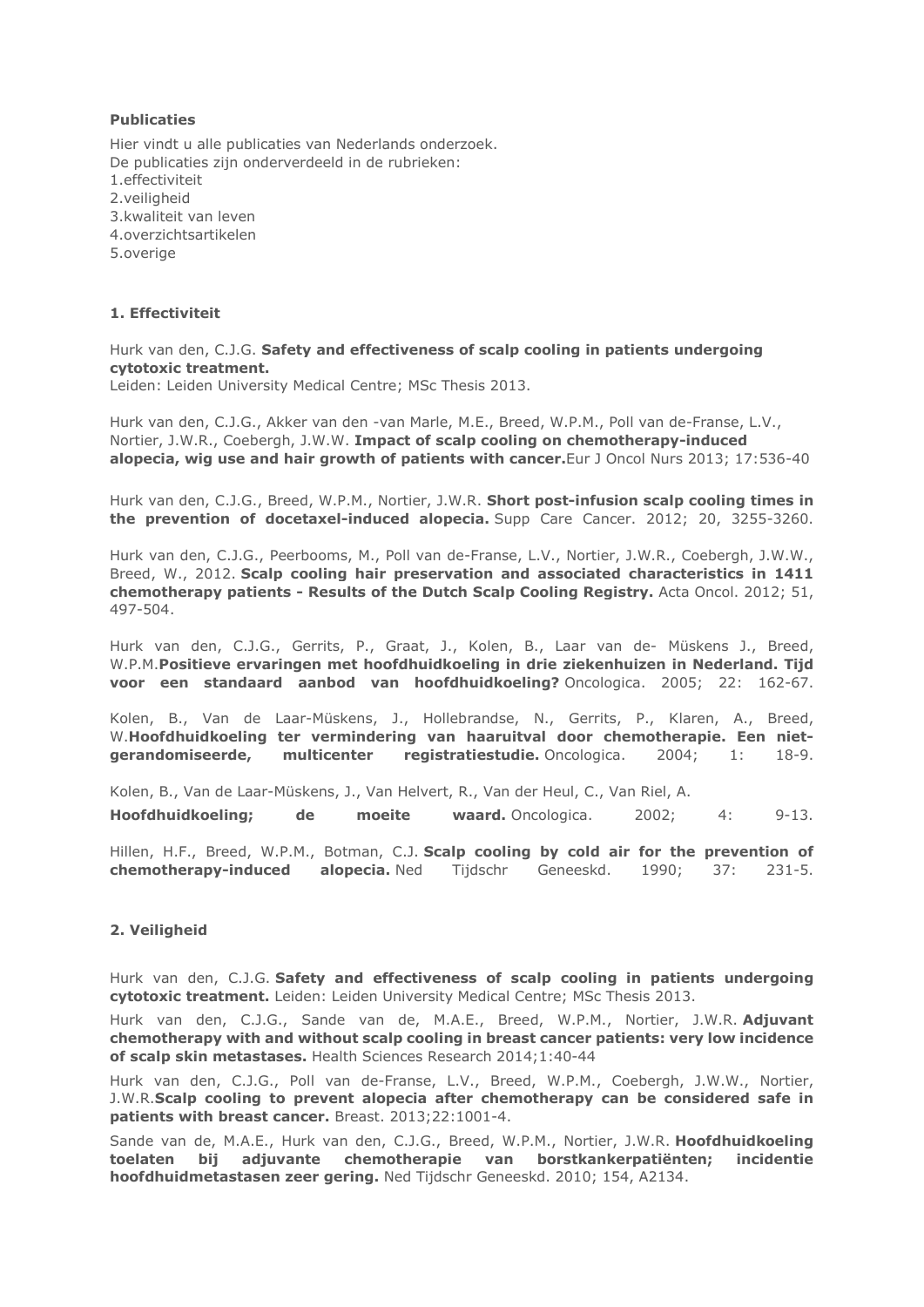#### 3. Kwaliteit van leven

Hurk van den, C.J.G, Mols, F., Vingerhoets, A.J.J.M, Breed W.P.M. Impact of alopecia and scalp cooling on well-being among breast cancer patients. Psych Oncol. 2010; 19: 701–709.

Mols, F., Hurk van den, C.J.G., Vingerhoets, A.J.J.M., Breed, W.P.M. Scalp cooling to prevent chemotherapy-induced hair loss: practical and clinical considerations. Supp Care Cancer. 2009; 17(2):181-189

Mulders, M.C.M.A., Vingerhoets, A.J.J.M, Breed, W.P.M. The impact of cancer and chemotherapy: Perceptual similarities and differences between cancer patients, nurses and physicians. Eur J Oncol Nurs. 2008. 12(2): p. 97-102.

Mulders, M.C.M.A., Vingerhoets, A.J.J.M., Breed, W.P.M. Hoofdhuidkoeling en de belasting van haaruitval bij chemotherapie. De mening van verpleegkundigen. Oncologica. 2003; 20: 139- 42.

Mulders, M. Kaalheid...een traumatische bijwerking van chemotherapie. Hoofdhuidkoeling bij chemotherapie. Oncologica. 2002; 4:4-8.

#### 4. Overzichtsartikelen

Komen, M., Smorenburg, C.H., Hurk van den, C.J.G., Nortier, J.W.R. Factors influencing the effectiveness of scalp cooling in the prevention of chemotherapy induced alopecia: review of the literature. Oncologist. 2013;18:885-91

Hurk van den, C.J.G., Breed, W., Mols, F. Chemotherapy-induced hair loss. (in: Handbook of Hair in Health and Disease, edited by Professor V.R. Preedy. Wageningen Academic Publishers, 2012; p. 403-416. ISBN: 978-90-8686-174-3).

Komen, M., Smorenburg, C.H., Hurk van den, C.J.G., Nortier, J.W.R., 2012. Hoofdhuidkoeling ter preventie van alopecia door chemotherapie: resultaten en beperkingen. Ned Tijdschr Geneeskd. 2011; 155(45):A3768

Breed, W.P.M., Hurk van den, C.J.G., Peerbooms, M. Presentation, impact and prevention of chemotherapy-induced hair loss; scalp cooling potentials and limitations. Expert Review Dermatol. 2011; 6, 109-125.

Komen, M., Smorenburg, C.H., Hurk van den, C.J.G., Nortier, J.W.R.Hoofdhuidkoeling tegen alopecia door chemotherapie. Ned Tijdschr Geneeskd 2011; 155:2053-57 A3768

Hurk van den, C.J.G., Breed, W.P.M., Nortier, J.W.R., Coebergh, J.W.W. Toename van hoofdhuidkoeling bij chemotherapie ter preventie van haaruitval. Ned Tijdschr Oncol. 2011; 8: 256-63.

Grevelman, E.G., Breed, W.P.M. Prevention of chemotherapy-induced hair loss by scalp cooling. Ann Oncol. 2005; 16: 352-58.

### 5. Overige

Komen,M.M. Breed W.P, van der Ploeg T, Goey SH, van der Hoeven JJ, NORTIER JW, van den Hurk CJ Results of 20- versus 45- min post-infusion scalp cooling time in the prevention of docetaxel-induced alopecia. Support Care Cancer 2016 (Epub ahead of print)

Daanen, H.A.M., Peerbooms, M., Hurk van den, C.J.G. Os van, B., Levels, K., Teunissen, L.P.J., Breed, W.P.M. Core temperature affects scalp skin temperature during scalp cooling. Int J Dermat.2015; 54:916-13.